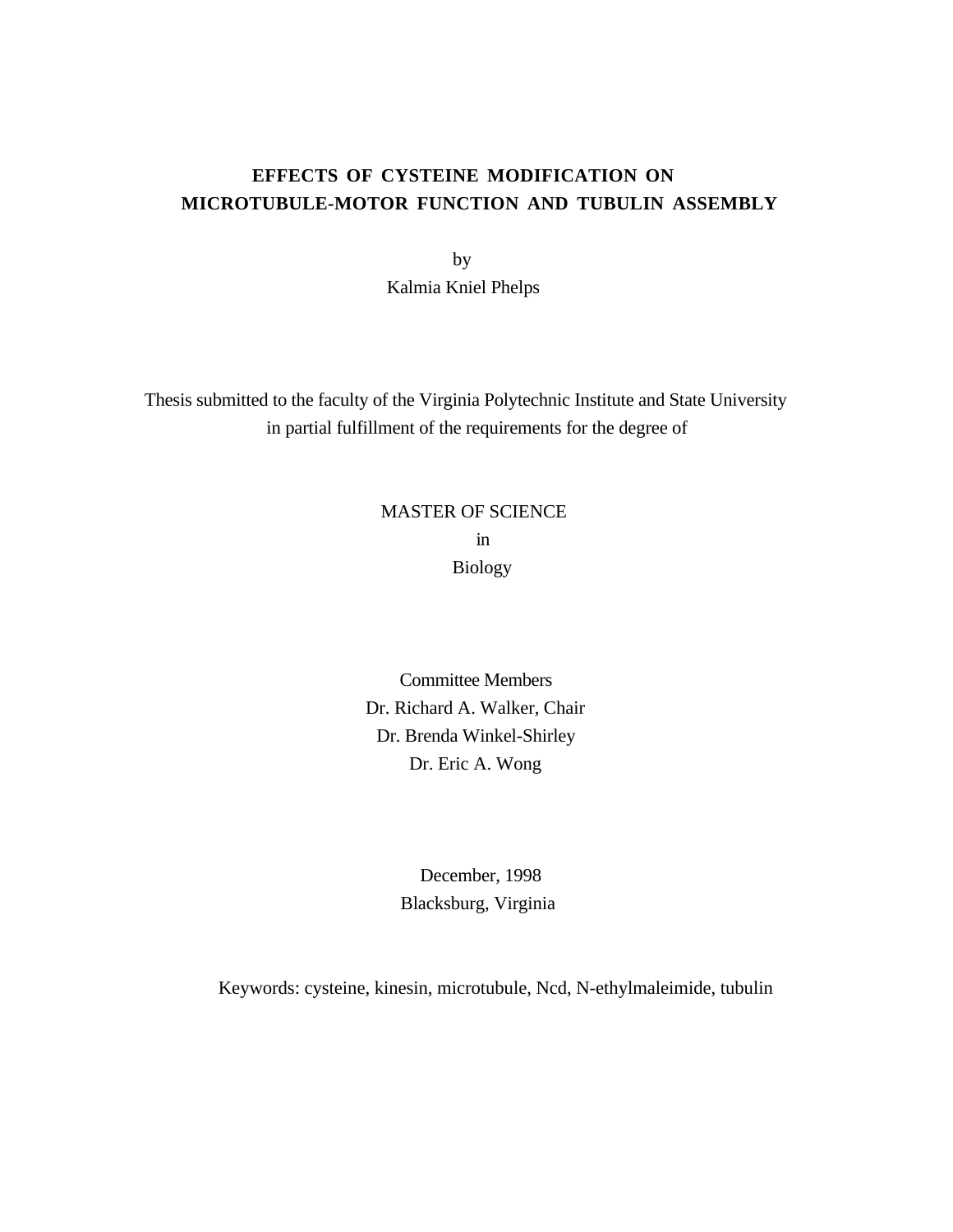# EFFECTS OF CYSTEINE MODIFICATION ON MICROTUBULE-MOTOR FUNCTION AND TUBULIN ASSEMBLY

by

Kalmia Kniel Phelps Richard A. Walker, Chair Department of Biology

#### (ABSTRACT)

Chemical modification is a powerful technique for probing functionally important amino acids. N-ethylmaleimide (NEM) reacts readily with exposed sulfhydryl groups, and has previously been shown to inhibit the activity of MT-motor proteins and tubulin assembly. This project seeks to investigate the mechanisms by which NEM affects motor function and inhibits MT minus end assembly. Recombinant motor domains of *Drosophila* kinesin (DK350 and DK375), Ncd (MC1), and squid kinesin (p181) were modified by NEM. NEM treatment was shown to affect the binding of MC1, but not recombinant kinesin proteins to MTs in the co-sedimentation assay. NEM treatment decreased the MTstimulated ATPase rates of MC1 and DK350 in an NEM-concentration dependent manner, but did not affect the rate of DK375. Observed effects with DK375, p181, and MC1 were correlated with the number of labeled cysteines determined with  $[^3H]$ NEM. As previously known, when NEM-treated tubulin was combined with untreated tubulin at certain ratios, assembly occurred only at the MT plus end. To investigate the mechanism by which NEM affects the polarity of tubulin assembly, tubulin was treated with NEM and assembly was analyzed using video-enhanced differential interference contrast microscopy. [3H]NEM was used to follow the time course of modification and to determine the number of modified sites per tubulin subunit. After 10 minutes, one cysteine was labeled on both  $\alpha$ and  $\beta$  tubulin and this was sufficient to inhibit minus end assembly. Additionally, having one subunit labeled out of five tubulin subunits was sufficient to observe this effect. Protein digestion methods were used to aid in elimination of cysteines, to characterize potential critical cysteines in MC1,  $\alpha$ , and β tubulin.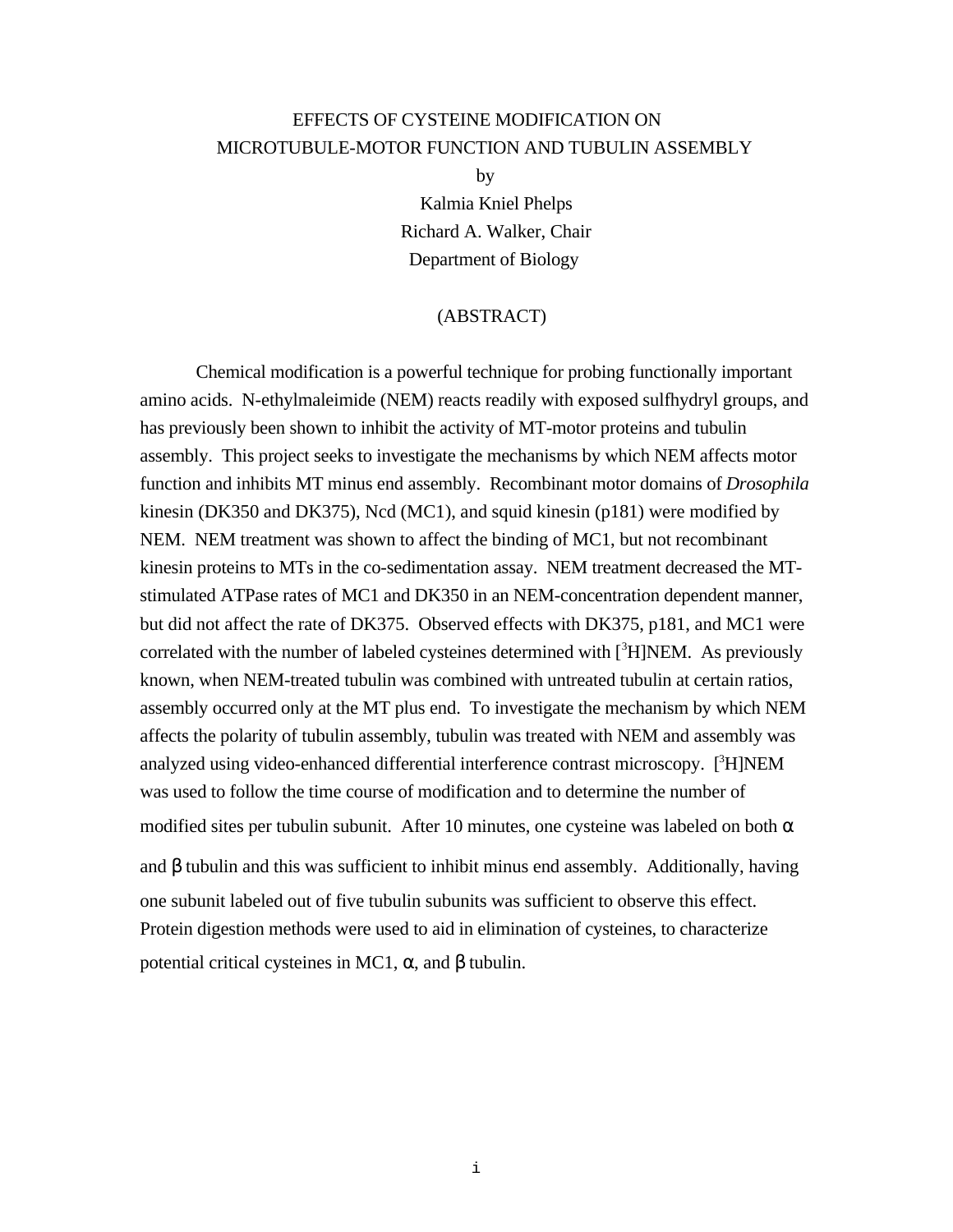#### **Acknowledgments**

I have always had a great appreciation and respect for my committee members, Dr. Eric A. Wong, Dr. Brenda Winkel-Shirley, and Dr. Richard A. Walker, and over the past two years I developed an even greater sense of appreciation for their knowledge and accomplishments. Research is fulfilling, yet challenging work and I thank them all for their insight and words of encouragement.

I extend a special word of thanks to my advisor, Richard Walker, who welcomed me into the lab as an undergraduate and made the laboratory an unforgettable experience and a huge part of my life. Also, I extend this thanks to my fellow graduate students in the lab, Arzu and Bettina, for their words of wisdom and helpful advice.

Finally, I am grateful to my husband, Keith, and to my mother for their support during this time. I am also thankful to my father who first instilled in me a love for science.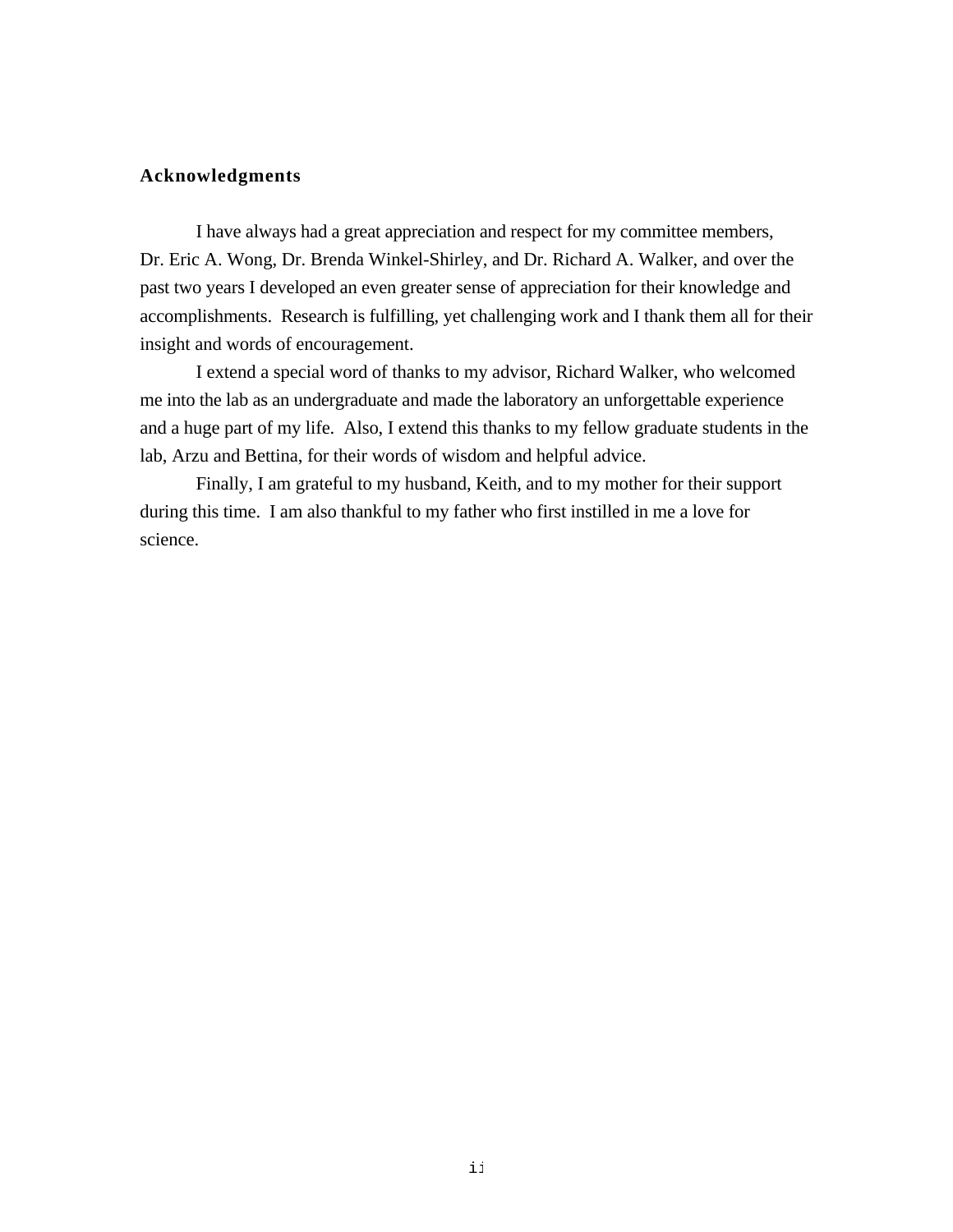# **Table of Contents**

| Discussion I: Effects of NEM on Motor Proteins 24 |
|---------------------------------------------------|
|                                                   |
|                                                   |
|                                                   |
|                                                   |
|                                                   |